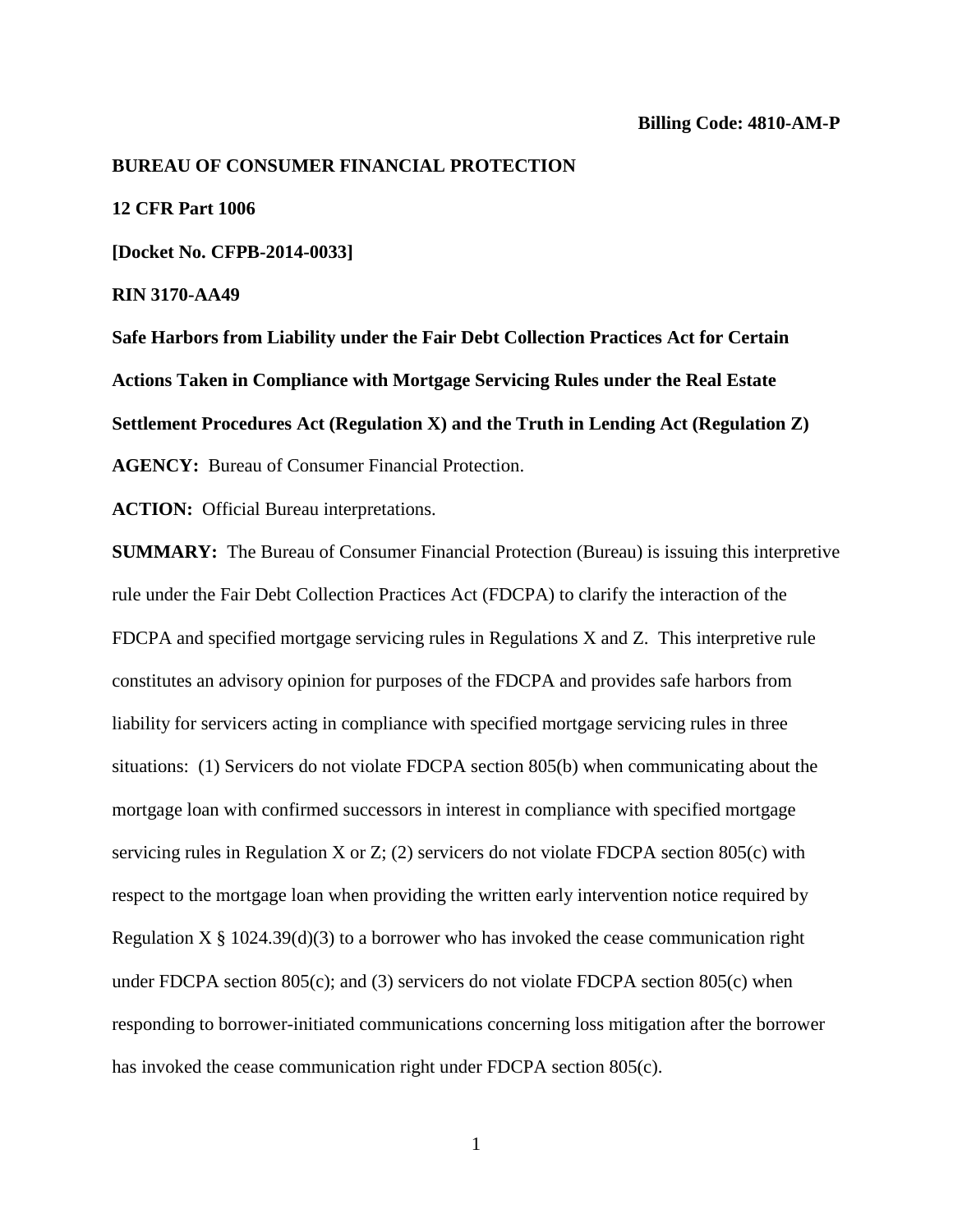# **DATES:** This rule is effective on **[INSERT DATE 12 MONTHS FROM DATE OF PUBLICATION IN THE FEDERAL REGISTER]**, except that the interpretation contained in Part II.A is effective on **[INSERT DATE 18 MONTHS FROM DATE OF PUBLICATION IN THE FEDERAL REGISTER]**.

**FOR FURTHER INFORMATION CONTACT:** Dania L. Ayoubi, Counsel, or Laura A. Johnson or Amanda E. Quester, Senior Counsels; Office of Regulations, at (202) 435-7700.

# **SUPPLEMENTARY INFORMATION:**

## **I. Background**

In January 2013, the Bureau issued several final rules concerning mortgage markets in the United States (2013 Title XIV Final Rules), pursuant to the Dodd-Frank Wall Street Reform and Consumer Protection Act (Dodd-Frank Act), Public Law 111–203, 124 Stat. 1376 (2010). Two of these rules were (1) the Mortgage Servicing Rules Under the Real Estate Settlement Procedures Act (Regulation X) (20[1](#page-1-0)3 RESPA Servicing Final Rule);<sup>1</sup> and (2) the Mortgage Servicing Rules Under the Truth in Lending Act (Regulation Z) (2013 TILA Servicing Final Rule). $^{2}$  $^{2}$  $^{2}$ 

The Bureau clarified and revised those rules through notice and comment rulemaking during the summer and fall of 2013 in the (1) Amendments to the 2013 Mortgage Rules under the Real Estate Settlement Procedures Act (Regulation X) and the Truth in Lending Act (Regulation Z) (July 201[3](#page-1-2) Mortgage Final Rule)<sup>3</sup> and (2) Amendments to the 2013 Mortgage Rules under the Equal Credit Opportunity Act (Regulation B), Real Estate Settlement Procedures Act (Regulation X), and the Truth in Lending Act (Regulation Z) (September 2013 Mortgage

<span id="page-1-0"></span><sup>&</sup>lt;sup>1</sup> 78 FR 10695 (Feb. 14, 2013).<br><sup>2</sup> 78 FR 10901 (Feb. 14, 2013).<br><sup>3</sup> 78 FR 44685 (July 24, 2013).

<span id="page-1-1"></span>

<span id="page-1-2"></span>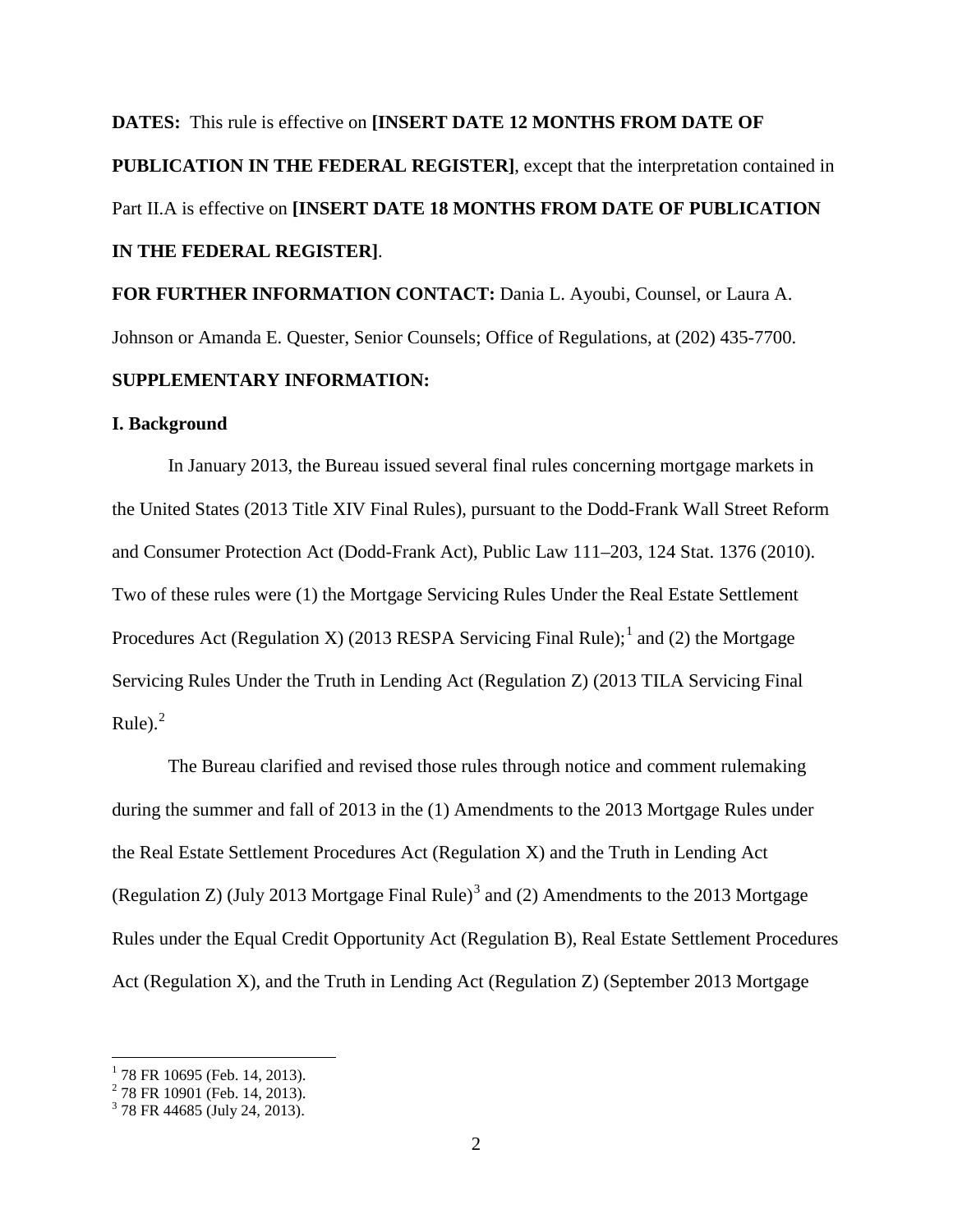Final Rule). $4$  In October 2013, the Bureau clarified compliance requirements in relation to successors in interest, early intervention requirements, bankruptcy law, and the Fair Debt Collection Practices Act (FDCPA)<sup>[5](#page-2-1)</sup> through an Interim Final Rule (IFR)<sup>[6](#page-2-2)</sup> and a contemporaneous compliance bulletin (October 2013 Servicing Bulletin).<sup>[7](#page-2-3)</sup> Among other things, the IFR provisionally exempted servicers from the early intervention requirements when a borrower has properly invoked the FDCPA's cease communication protections and indicated that the Bureau expected to explore the potential utility and application of such requirements in comparison to the FDCPA protections in a broader debt collection rulemaking.<sup>[8](#page-2-4)</sup> In October 2014, the Bureau added an alternative definition of small servicer in the Amendments to the 2013 Mortgage Rules under the Truth in Lending Act (Regulation Z). $9$  The purpose of each of these updates was to address important questions raised by industry, consumer advocacy groups, and other stakeholders.

# *A. Proposed Rule*

On December 15, 2014, the Bureau published for notice and comment a proposed rule to amend Regulations X and  $Z<sup>10</sup>$  $Z<sup>10</sup>$  $Z<sup>10</sup>$  Among other things, the Bureau proposed three sets of rules relating to successors in interest. First, the Bureau proposed rules to define successors in interest for purposes of Regulation X's subpart C and Regulation Z as those persons who acquired an ownership interest in the property securing a mortgage loan in a transfer protected from due-onsale enforcement by the Garn-St Germain Depository Institutions Act of 1982. Second, the

<span id="page-2-3"></span><span id="page-2-2"></span>

<span id="page-2-1"></span><span id="page-2-0"></span><sup>&</sup>lt;sup>4</sup> 78 FR 60381 (Oct. 1, 2013).<br>
<sup>5</sup> 15 U.S.C. 1692 *et seq.*<br>
<sup>6</sup> 78 FR 62993 (Oct. 23, 2013).<br>
<sup>7</sup> Bureau of Consumer Fin. Prot., CFPB Bulletin 2013–12, *Implementation Guidance for Certain Mortgage Servicing Rules* (Oct. 15, 2013), *available at* [http://files.consumerfinance.gov/f/201310\\_cfpb\\_mortgage](http://files.consumerfinance.gov/f/201310_cfpb_mortgage-servicing_bulletin.pdf)servicing bulletin.pdf. 8 8 13 and 13 Fe in the Bureau received comments in response to the IFR that it took into service into the IFR that it took into service in the IFR that it took into

<span id="page-2-4"></span>account in developing the proposed rule and sample forms for consumers in bankruptcy.<br><sup>9</sup> 79 FR 65300, 65304 (Nov. 3, 2014).<br><sup>10</sup> 79 FR 74176 (Dec. 15, 2014).

<span id="page-2-6"></span><span id="page-2-5"></span>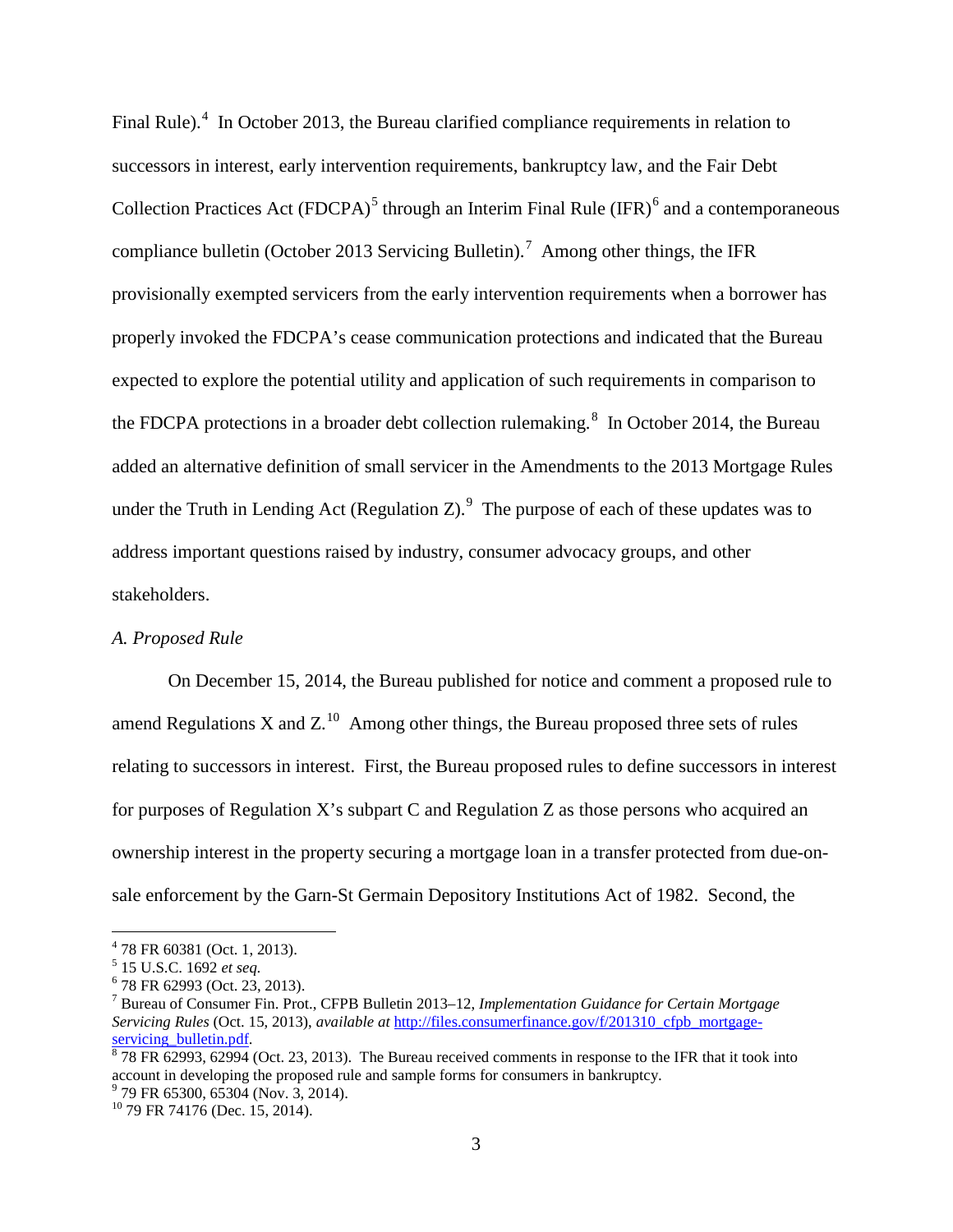Bureau proposed rules relating to how a mortgage servicer confirms a successor in interest's identity and ownership interest in the property. Third, the Bureau proposed to apply specified mortgage servicing rules in Regulations X and Z to successors in interest whose identity and ownership interest in the property have been confirmed by the servicer. The Bureau proposed these changes to address the significant problems that successors in interest continue to encounter with respect to the servicing of mortgage loans secured by their property—such as lack of access to information about the mortgage loan—which can lead to unnecessary foreclosures.

The Bureau also proposed to maintain the IFR's exemption from the live contact requirements of § 1024.39(a) with regard to a mortgage loan for which a borrower has invoked the cease communication protections of FDCPA section 805(c), for a servicer subject to the FDCPA with respect to that loan, while partially eliminating the exemption from the written early intervention notice requirements of § 1024.39(b) to require that a servicer provide a modified written notice to the borrower, if loss mitigation options are available. In addition to the information set forth in  $\S 1024.39(b)(2)$ , the proposal would have required that the modified written early intervention notice include a statement that the servicer may or intends to invoke its specified remedy of foreclosure.

## *B. Final Rule*

Concurrent with issuing this interpretive rule, the Bureau is finalizing the proposed changes described above, with certain adjustments in the Amendments to the 2013 Mortgage Rules under the Real Estate Settlement Procedures Act (Regulation X) and the Truth in Lending Act (Regulation Z) (2016 Servicing Final Rule).<sup>[11](#page-3-0)</sup> Among other things, the 2016 Servicing Final

<span id="page-3-0"></span><sup>&</sup>lt;sup>11</sup> *See* Bureau of Consumer Fin. Prot., Final Rule: Amendments to the 2013 Mortgage Rules under the Real Estate Settlement Procedures Act (Regulation X) and the Truth In Lending Act (Regulation Z) (Aug. 4, 2016), *available at*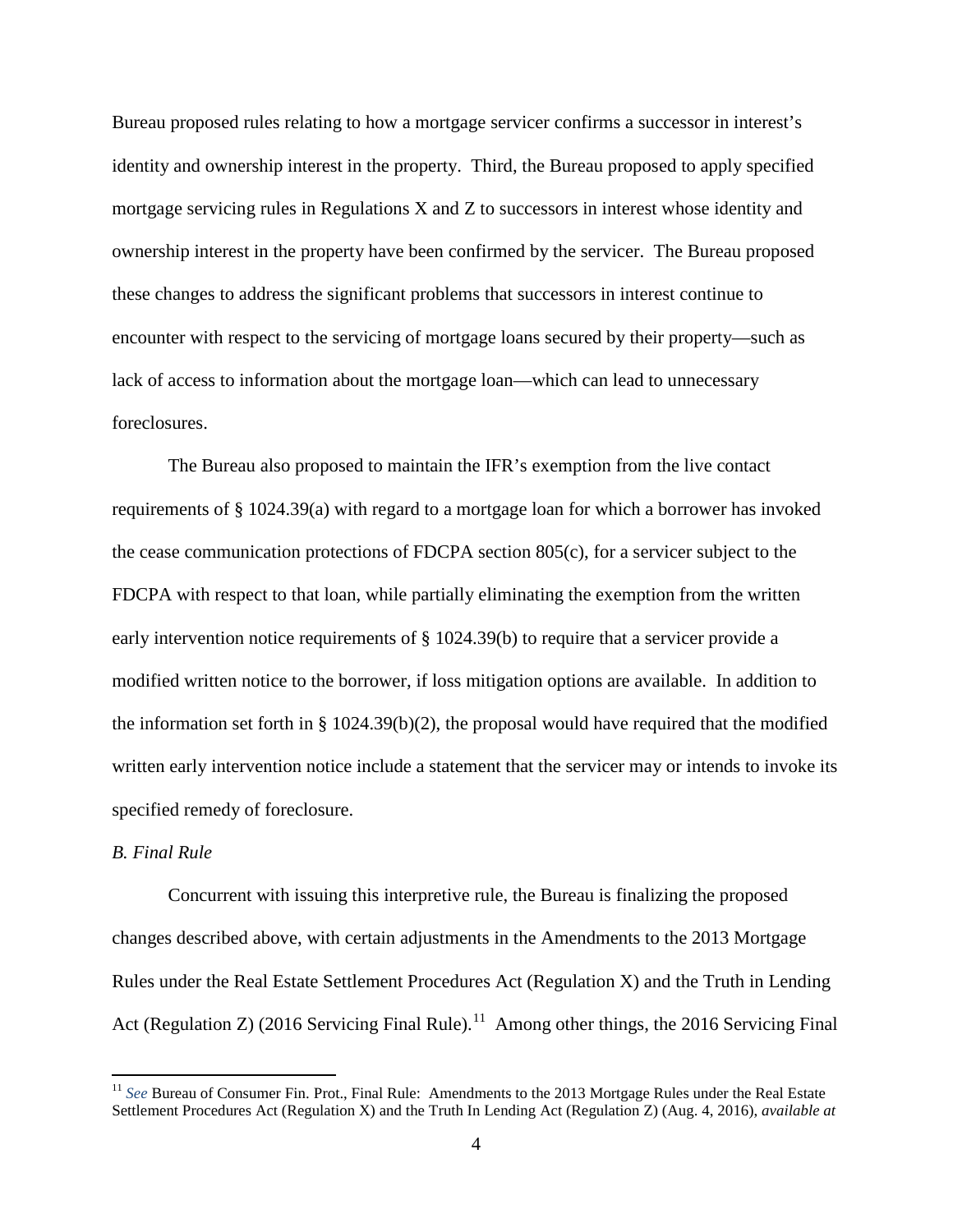Rule includes the proposed three sets of rule changes relating to successors in interest, with modifications to address concerns raised in comments the Bureau received. First, the 2016 Servicing Final Rule adds definitions of successor in interest to Regulations X and Z that are modeled on the categories of transferees that are protected from due-on-sale enforcement by the Garn-St Germain Depository Institutions Act of  $1982<sup>12</sup>$  $1982<sup>12</sup>$  $1982<sup>12</sup>$  Consistent with the proposal, successors in interest, as defined in the 2016 Servicing Final Rule, will not necessarily have assumed the mortgage loan obligation (*i.e.*, legal liability for the mortgage debt) under State law or otherwise be legally obligated on the mortgage loan.

Second, the 2016 Servicing Final Rule includes new rules relating to how a mortgage servicer confirms a successor in interest's identity and ownership interest. It also defines confirmed successor in interest under subpart C of Regulation X and under Regulation Z as a successor in interest once a servicer has confirmed the successor in interest's identity and ownership interest in the relevant property.

Third, the 2016 Servicing Final Rule provides that a confirmed successor in interest is considered a borrower for purposes of Regulation X subpart C and § 1024.17 and a consumer for purposes of Regulation Z §§ 1026.20(c) through (e), 1026.36(c), 1026.39, and 1026.41 (collectively referred to herein as the Mortgage Servicing Rules). Under the 2016 Servicing Final Rule, confirmed successors in interest can obtain information about the mortgage loan through requests for information and notice of error procedures.[13](#page-4-1) Confirmed successors in interest are also generally entitled to receive notices required under the Mortgage Servicing

 $\overline{a}$ 

[http://www.consumerfinance.gov/policy-compliance/rulemaking/final-rules/amendments-2013-mortgage-rules](http://www.consumerfinance.gov/policy-compliance/rulemaking/final-rules/amendments-2013-mortgage-rules-under-real-estate-settlement-procedures-act-regulation-x-and-truth-lending-act-regulation-z/)[under-real-estate-settlement-procedures-act-regulation-x-and-truth-lending-act-regulation-z.](http://www.consumerfinance.gov/policy-compliance/rulemaking/final-rules/amendments-2013-mortgage-rules-under-real-estate-settlement-procedures-act-regulation-x-and-truth-lending-act-regulation-z/)<br><sup>12</sup> Regulation X § 1024.31; Regulation Z § 1026.2(a)(27)(i).<br><sup>13</sup> The 2016 Servicing Final Rule provides that, in responding to

<span id="page-4-0"></span>

<span id="page-4-1"></span>request for documentation under § 1024.35(e)(4), a servicer may omit location and contact information and personal financial information (other than information about the terms, status, and payment history of the mortgage loan) if: (i) the information pertains to a potential or confirmed successor in interest who is not the requester; or (ii) the requester is a confirmed successor in interest and the information pertains to any borrower who is not the requester.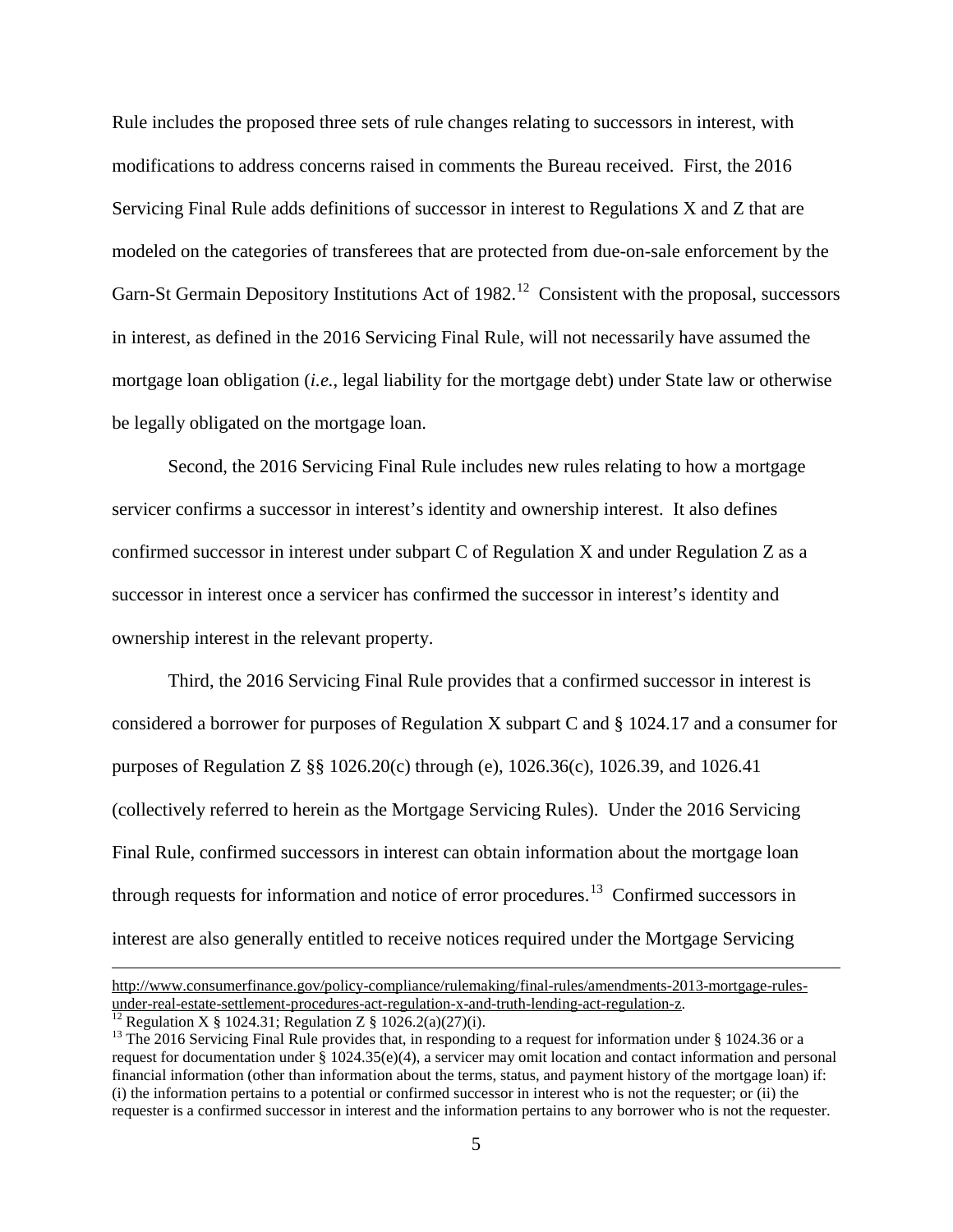Rules to the extent applicable, if the servicer is not providing the same specific notices to another borrower on the account.<sup>14</sup> Applying these protections to confirmed successors in interest will further the purposes of RESPA and TILA by helping to prevent unnecessary foreclosures and other consumer harm by keeping confirmed successors in interest informed of the status of the mortgage loans on their property.

The 2016 Servicing Final Rule also finalizes the proposed partial exemption from the early intervention requirements with regard to a mortgage loan for which any borrower has invoked the cease communication right pursuant to FDCPA section 805(c), for a servicer subject to the FDCPA with respect to that loan, with modifications to address concerns raised in comments the Bureau received. Under the 2016 Servicing Final Rule, if a borrower has invoked the cease communication right pursuant to FDCPA section 805(c), a servicer subject to the FDCPA with respect to that loan is exempt from the live contact requirements with respect to that mortgage loan. If no loss mitigation option is available or while any borrower on the mortgage loan is a debtor in bankruptcy under title 11 of the United States Code, a servicer is also exempt from the written notice requirements with respect to that mortgage loan. If these conditions are not met, the servicer is required to provide a modified written early intervention notice pursuant to § 1024.39(d)(3), as described in more detail below.

## **II. Application of Interpretive Rule**

While many mortgage servicers are not subject to the FDCPA, mortgage servicers that acquired a mortgage loan at the time that it was in default are subject to the FDCPA with respect

<span id="page-5-0"></span> $14$  The same exemptions and scope limitations apply to confirmed successors in interest as to other borrowers under the Mortgage Servicing Rules. Additionally, if a servicer provides an initial written notice and acknowledgment form to a confirmed successor in interest upon confirmation in compliance with the requirements of Regulation X § 1024.32(c)(1) through (3), the 2016 Servicing Final Rule allows the servicer not to provide notices under the Mortgage Servicing Rules to the confirmed successor in interest until the confirmed successor in interest requests such notices through the acknowledgment.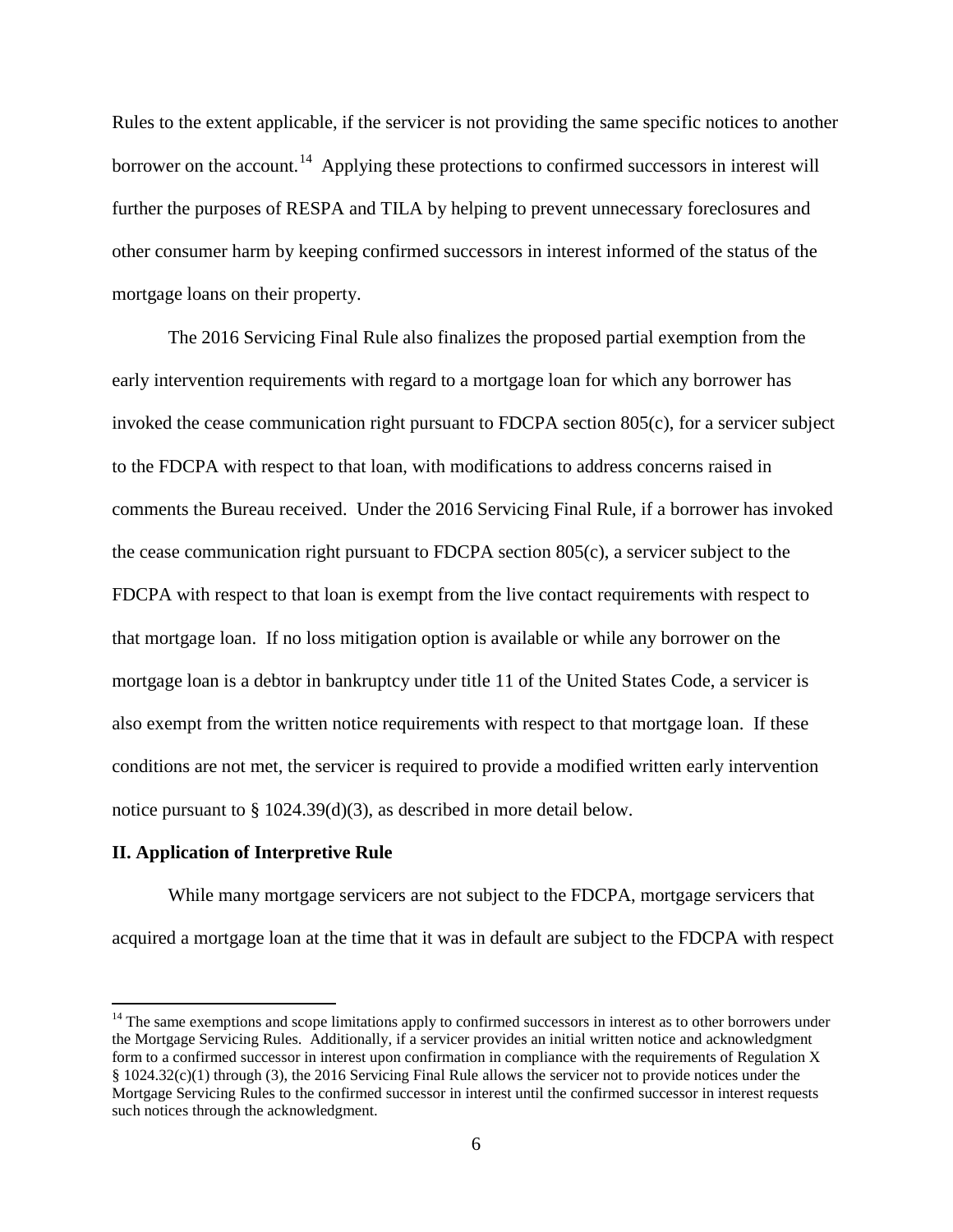to that mortgage loan. The Bureau is issuing this interpretive rule to clarify the interaction between certain provisions of the FDCPA and the Mortgage Servicing Rules. This interpretive rule constitutes an advisory opinion under FDCPA section 813(e) and provides a safe harbor from liability for actions done or omitted in good faith in conformity with the opinion, even if the opinion is rescinded or amended in whole or in part after the act or omission occurs, or is determined invalid by a judicial authority.<sup>[15](#page-6-0)</sup> The interpretations contained in this rule are included in relevant commentary to Regulations X and  $Z^{16}$  $Z^{16}$  $Z^{16}$ .

## *A. Confirmed Successors in Interest*

In the 2016 Servicing Final Rule, the Bureau is extending certain protections of

Regulations X and Z to cover confirmed successors in interest whether or not a successor has

assumed the mortgage loan obligation.<sup>[17](#page-6-2)</sup> For example, servicers generally will have to comply

with Regulation X's requirements for loss mitigation and Regulation Z's requirements for

periodic statements with respect to confirmed successors in interest.<sup>[18](#page-6-3)</sup> This interpretive rule

<span id="page-6-2"></span><span id="page-6-1"></span><span id="page-6-0"></span><sup>&</sup>lt;sup>15</sup> FDCPA section 813(e).<br><sup>16</sup> Regulation X comments 30(d)-1 and 39(d)-2; Regulation Z comment 2(a)(11)-4.ii.<br><sup>17</sup> For purposes of Regulation X subpart C, successor in interest is defined as:

A person to whom an ownership interest in a property securing a mortgage loan subject to this subpart is transferred from a borrower, provided that the transfer is:

<sup>(1)</sup> A transfer by devise, descent, or other operation of law on the death of a joint tenant or tenant by the entirety;

<sup>(2)</sup> A transfer to a relative resulting from the death of a borrower;

<sup>(3)</sup> A transfer where the spouse or children of the borrower become an owner of the property;

<sup>(4)</sup> A transfer resulting from a decree of a dissolution of marriage, legal separation agreement, or from an incidental property settlement agreement, by which the spouse of the borrower becomes an owner of the property; or

<sup>(5)</sup> A transfer into an *inter vivos* trust in which the borrower is and remains a beneficiary and which does not relate to a transfer of rights of occupancy in the property.

Regulation X § 1024.31. The 2016 Servicing Final Rule's definition of successor in interest for Regulation Z is identical, except that the Regulation Z definition substitutes "a dwelling securing a closed-end consumer credit transaction is transferred from a consumer" for "a property securing a mortgage loan is transferred from a borrower." Regulation Z § 1026.2(27)(i). The categories included in these definitions track the categories of transfers protected by section 341(d) of the Garn-St Germain Depository Institutions Act of 1982. The 2016 Servicing Final Rule also defines confirmed successor in interest as a successor in interest once a servicer has confirmed the successor in interest's identity and ownership interest in the relevant property. Regulation X  $\S$  1024.31, Regulation Z  $\S$  1026.2(a)(27)(ii).

<span id="page-6-3"></span><sup>&</sup>lt;sup>18</sup> Regulation X §§ 1024.30(d) and 1024.41; Regulation Z §§ 1026.2(a)(11) and 1026.41.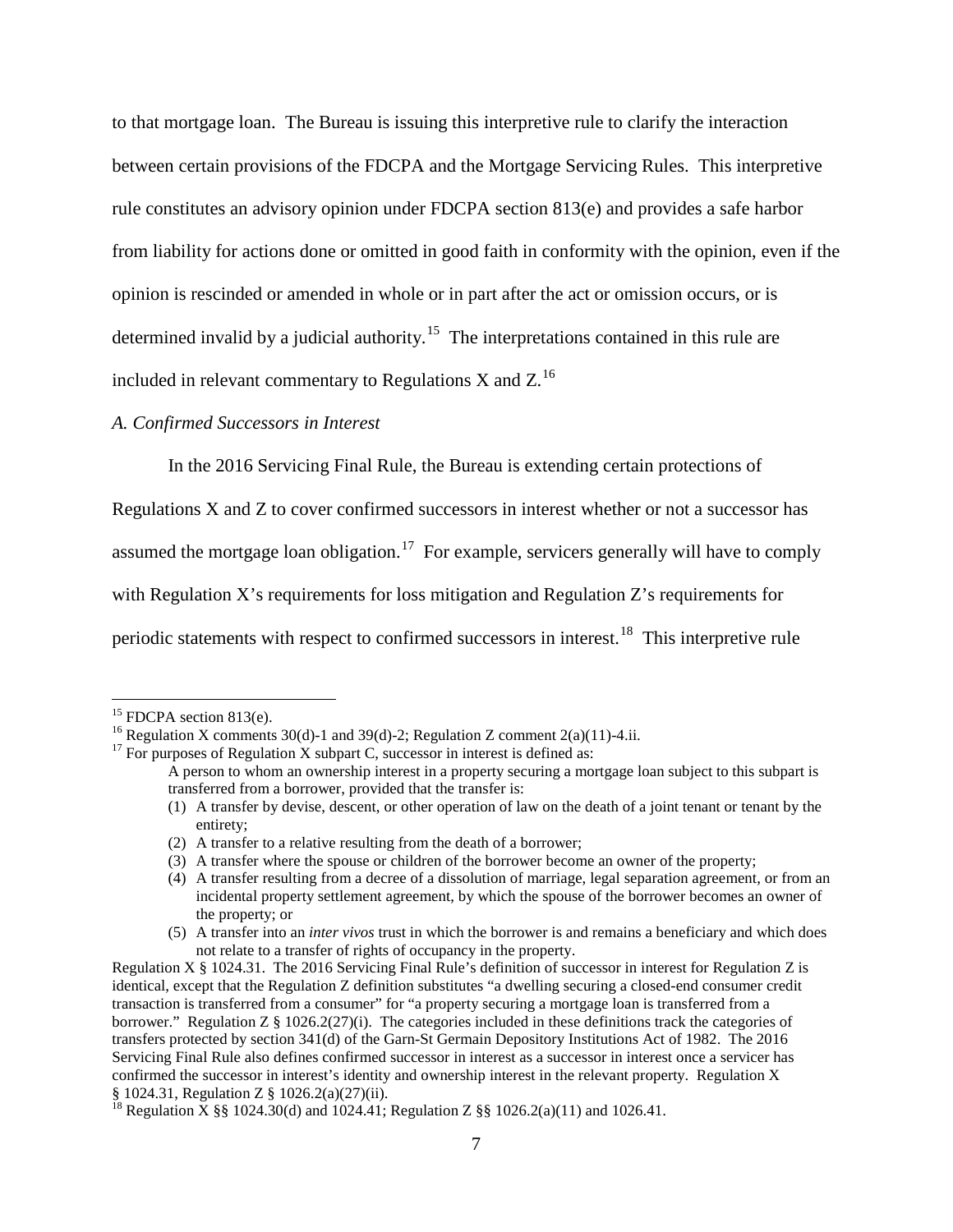clarifies the interaction between the requirements in the 2016 Servicing Final Rule applicable to confirmed successors in interest and FDCPA section 805(b)'s general prohibition on communicating with third parties in connection with collection of a debt.

FDCPA section 805(b) generally prohibits debt collectors from communicating with third parties in connection with the collection of a debt in the absence of a court order or prior consumer consent given directly to the debt collector. FDCPA section 805(b) permits debt collectors to communicate with a person who is a consumer for purposes of section 805. FDCPA section 805(d), in turn, states that the term consumer for purposes of section 805 includes the consumer's spouse, parent (if the consumer is a minor), guardian, executor, or administrator.<sup>[19](#page-7-0)</sup> The use of the word "includes" indicates that section 805(d) is an exemplary rather than exhaustive list of the categories of individuals that are "consumers" for purposes of FDCPA section 805.

FDCPA section 805 thus recognizes the importance of permitting debt collectors to communicate with a narrow category of other persons who, by virtue of their relationship to the obligor or the debt in question, may need to communicate with the debt collector in connection with the collection of the debt.

In light of its expertise as the agency that Congress has charged with interpreting and implementing the FDCPA, RESPA, and TILA, the Bureau interprets the term consumer for purposes of FDCPA section 805 to include a confirmed successor in interest as that term is defined in Regulation X  $\S$  1024.31 and Regulation Z  $\S$  1026.2(a)(27)(ii). Given their relationship to the obligor, the mortgage loan, and the property securing the mortgage loan, and given the Bureau's extension of certain protections of Regulations X and Z to them, the Bureau

<span id="page-7-0"></span> $19$  15 U.S.C. 1692c(d). In general, the FDCPA defines consumer as "any natural person obligated or allegedly obligated to pay any debt." FDCPA section 803(3), 15 U.S.C. 1692b(3).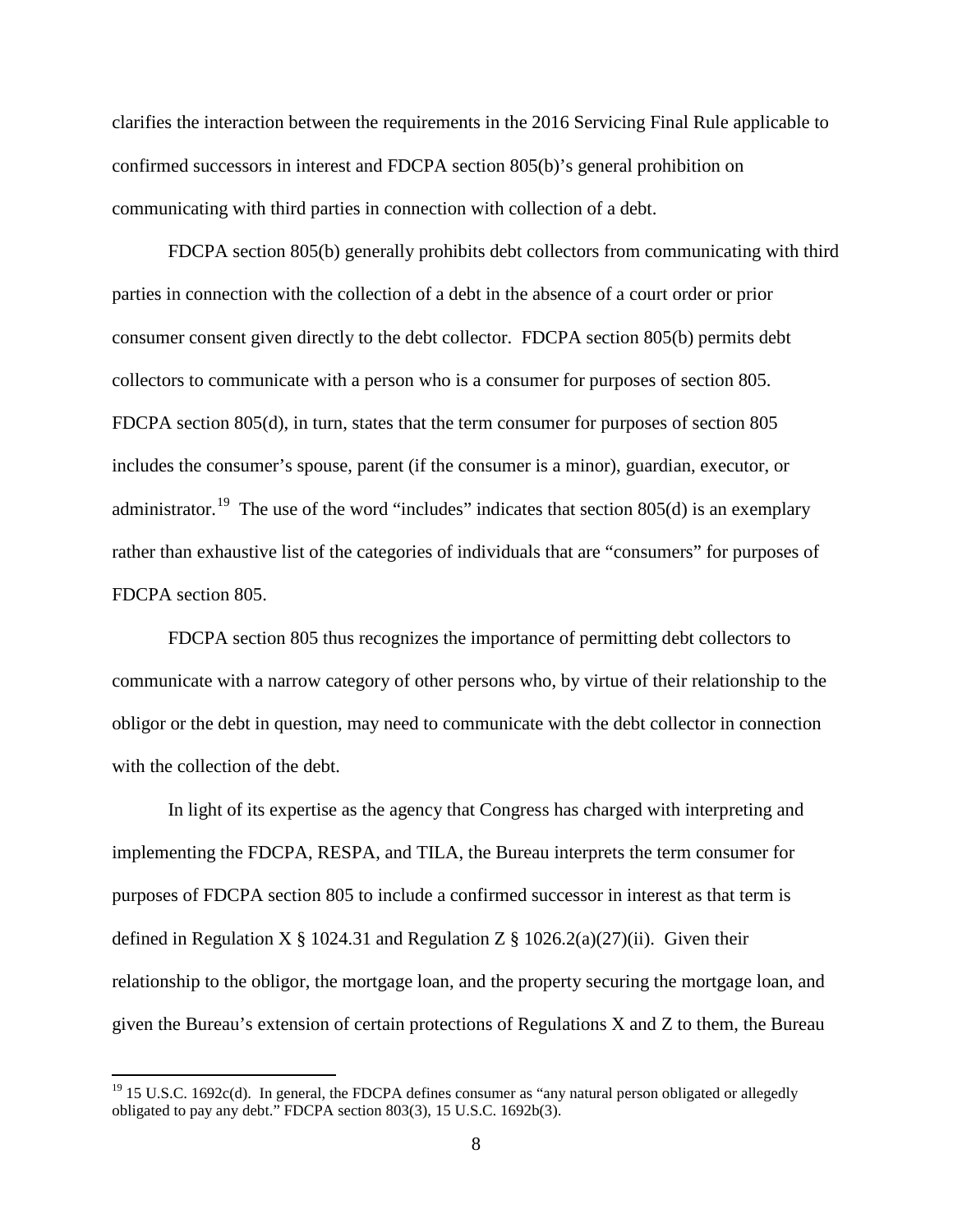concludes that confirmed successors in interest are—like the narrow categories of persons enumerated in FDCPA section 805(d)—the type of individuals with whom a servicer needs to communicate about the mortgage loan. As the Bureau notes in the 2016 Servicing Final Rule, a servicer's failure to provide information to a successor in interest about the status of a mortgage loan or to evaluate the successor in interest for available loss mitigation options could result in unnecessary foreclosure and loss of the successor in interest's ownership interest. Under this interpretive rule, servicers subject to the FDCPA with respect to a mortgage loan do not violate FDCPA section 805(b)'s prohibition on communicating with third parties by communicating with a confirmed successor in interest about a mortgage loan secured by property in which the confirmed successor in interest has an ownership interest, in compliance with the Mortgage Servicing Rules.<sup>[20](#page-8-0)</sup>

Because this interpretive rule applies only to the use of the term consumer in section 805, it does not affect the definition of consumer under the remaining FDCPA provisions. Moreover, this interpretive rule applies only to confirmed successors in interest as defined in Regulation X § 1024.31 and Regulation Z § 1026.2(a)(27)(ii) to facilitate their access to information about the mortgage loan encumbering their property. It does not expand the definition of consumer for purposes of FDCPA section 805 beyond confirmed successors in interest as defined in Regulations X and Z. Furthermore, this interpretation does not relieve servicers that are debt

<span id="page-8-0"></span> $20$  As a consequence of this interpretation, the protections in FDCPA sections 805(a) and (c), which apply to consumers for purposes of section 805, apply to confirmed successors in interest. Under FDCPA section 805(a), a debt collector may not—without the prior consent of the consumer or the express permission of a court communicate with the consumer in connection with the collection of any debt in certain circumstances, including at any unusual or inconvenient time or place. And, as explained in greater detail below, FDCPA section 805(c) provides that, if a consumer refuses in writing to pay a debt or requests that a debt collector cease communicating with the consumer about the debt, the debt collector must generally cease communicating with the consumer.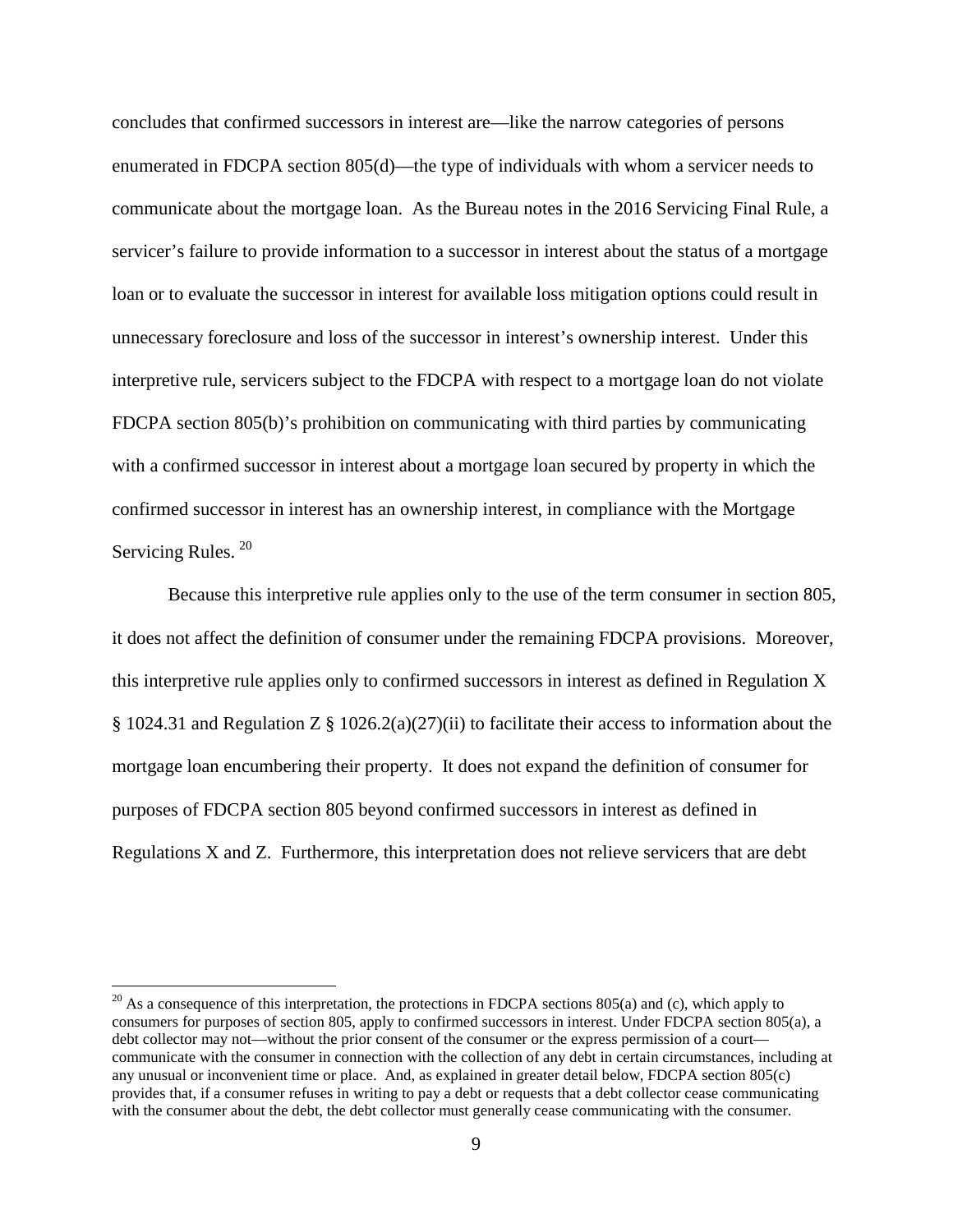collectors of their obligations under the FDCPA, including their obligations under FDCPA sections 806 through  $808.<sup>21</sup>$ 

## *B. Required Early Intervention Notice*

As explained in the 2016 Servicing Final Rule, the Bureau is, in part, eliminating the exemption from the written early intervention requirements with regard to a mortgage loan for which any borrower has invoked the cease communication right under FDCPA section 805(c), for a servicer subject to the FDCPA with respect to that loan. A servicer that is a debt collector with respect to that loan is exempt from the written notice requirements with regard to that loan if no loss mitigation option is available<sup>[22](#page-9-1)</sup> or while any borrower on the mortgage loan is a debtor in bankruptcy under title 11 of the United States Code. If these conditions are not met, the servicer is required to provide a modified written early intervention notice that, among other things, includes statements encouraging the borrower to contact the servicer, provides a brief description of examples of loss mitigation options that may be available from the servicer, and states that the servicer may or intends to invoke its specified remedy of foreclosure.<sup>23</sup> The servicer is legally required to provide a delinquent borrower with the written notice not later than the 45th day of the borrower's delinquency. As a general matter, this written notice must be provided well before the servicer may initiate foreclosure: in most cases, the servicer is legally required to wait until a borrower's mortgage loan obligation is more than 120 days delinquent,

<span id="page-9-0"></span><sup>&</sup>lt;sup>21</sup> For example, servicers that are debt collectors must not: engage in conduct the natural consequence of which is to harass, oppress, or abuse any person in connection with the collection of a debt; use any false, deceptive, or misleading representation or means in connection with the collection of a debt; or use unfair or unconscionable means to collect or attempt to collect any debt.<br>
<sup>22</sup> See Regulation X comment 39(d)-1 (explaining availability of loss mitigation options).

<span id="page-9-2"></span><span id="page-9-1"></span><sup>&</sup>lt;sup>23</sup> Regulation X § 1024.39(d)(3). The 2016 Servicing Final Rule provides the following model language that servicers that are debt collectors may use:

This is a legally required notice. We are sending this notice to you because you are behind on your mortgage payment. We want to notify you of possible ways to avoid losing your home. We have a right to invoke foreclosure based on the terms of your mortgage contract. Please read this letter carefully.

Appendix MS–4(D). Use of this model clause or another statement in compliance with §  $1024.39(d)(3)(i)$ , on a written notice as required by and in compliance with the other requirements of  $\S$  1024.39(d)(3), provides a safe harbor from FDCPA liability under section 805(c) for providing the required statement.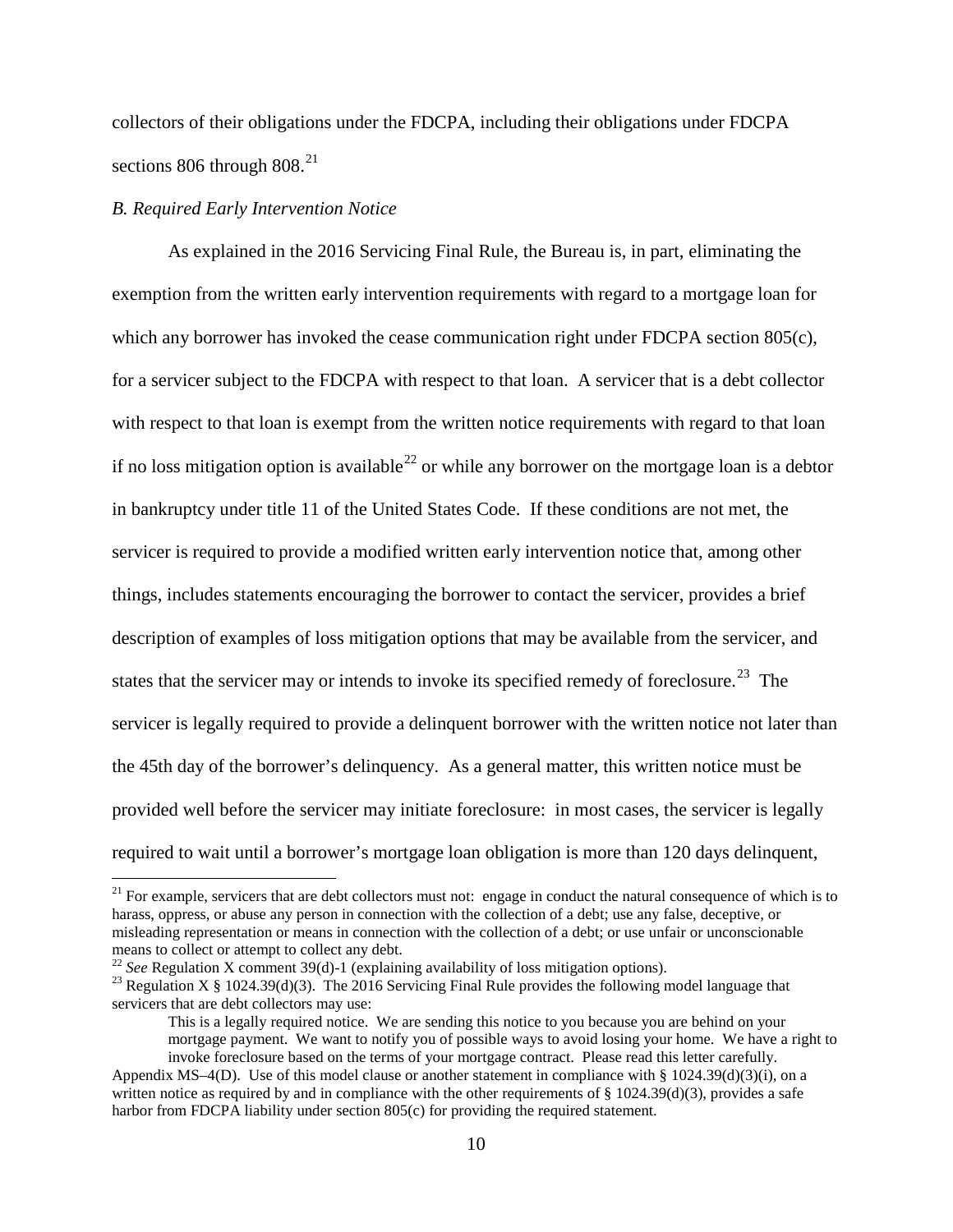after the written notice has been sent, to make the first notice or filing required by applicable law for any judicial or non-judicial foreclosure process. This written notice may not contain a request for or suggestion of payment, other than for purposes of loss mitigation, and the servicer is not required to provide it to the borrower more than once during any 180-day period.<sup>[24](#page-10-0)</sup>

Section 805(c) of the FDCPA provides that, if a consumer refuses in writing to pay a debt or requests that a debt collector cease communicating with the consumer about the debt, the debt collector must discontinue communicating with the consumer, subject to enumerated exceptions. As relevant here, the prohibition does not apply where a debt collector communicates with a consumer who has invoked the cease communication right to notify the consumer that the debt collector or creditor may invoke specified remedies which are ordinarily invoked by such debt collector or creditor<sup>[25](#page-10-1)</sup> or, where applicable, to notify the consumer that the debt collector or creditor intends to invoke a specified remedy.<sup>[26](#page-10-2)</sup>

Because failure to provide the written early intervention notice required by § 1024.39(d)(3) is closely linked to a servicer's ability to invoke its specified remedy of foreclosure, the Bureau concludes that the notice falls within the exceptions in FDCPA sections  $805(c)(2)$  and (3).

This interpretation is limited to the specific situation where a servicer that is a debt collector with respect to a mortgage loan is required by  $\S 1024.39(d)(3)$  to provide a modified written early intervention notice to a borrower who has invoked the cease communication right under FDCPA section 805(c) with regard to that loan. It is a narrow safe harbor, based only upon the interplay between these two specific federal consumer protections—the early intervention requirements of § 1024.39 of Regulation X and the cease communication provision

<span id="page-10-0"></span><sup>&</sup>lt;sup>24</sup> Regulation X § 1024.39(d)(3).<br><sup>25</sup> FDCPA section 805(c)(2).<br><sup>26</sup> FDCPA section 805(c)(3).

<span id="page-10-1"></span>

<span id="page-10-2"></span>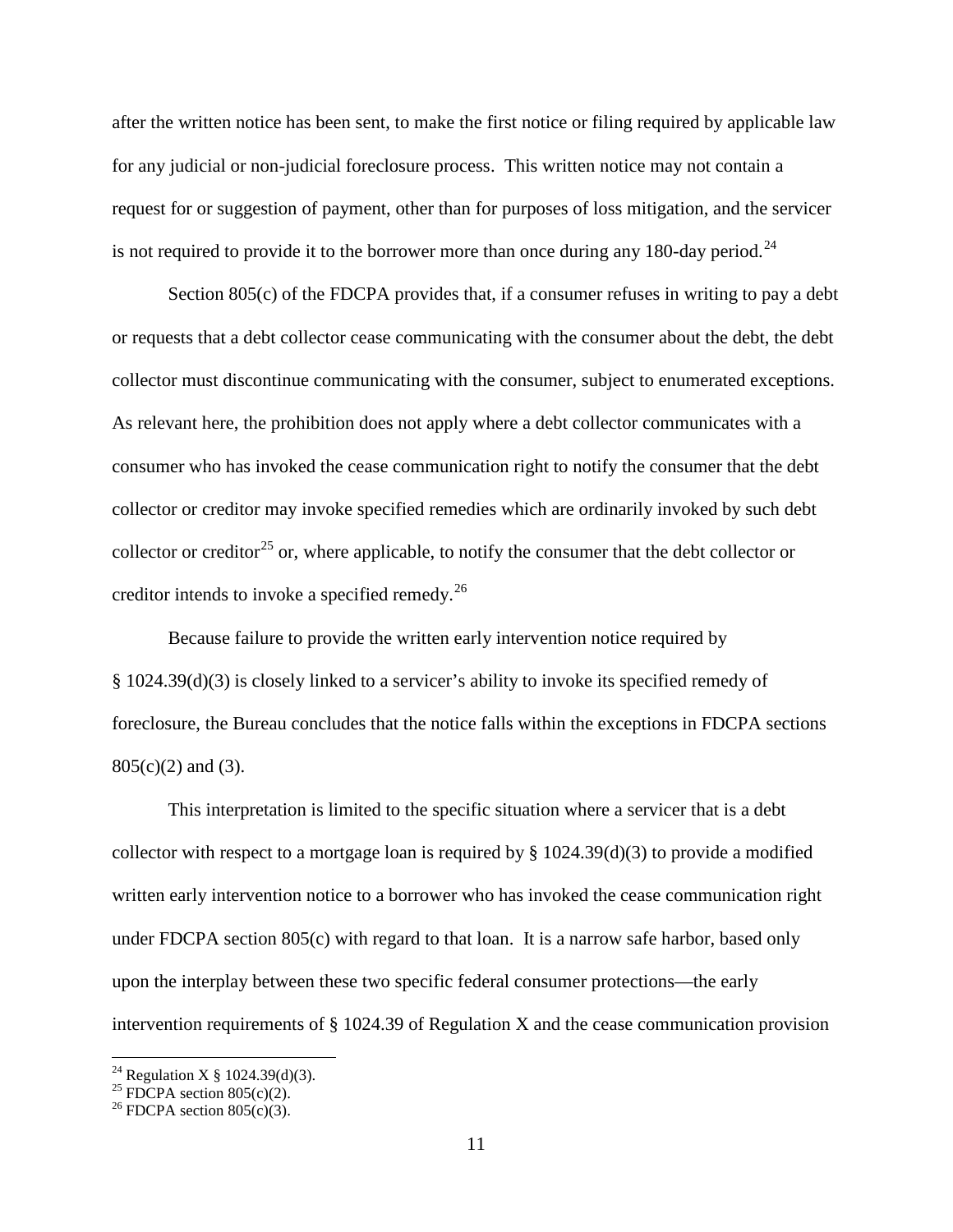and statutory exceptions of section 805(c) of the FDCPA. All other provisions of the FDCPA, including the prohibitions contained in FDCPA sections 805 through 808, are unaffected by this interpretation, and a servicer that is a debt collector with respect to the particular mortgage loan remains liable to the extent that anything in the notice violates any other provision of the FDCPA. [27](#page-11-0)

The Bureau concludes that, in the limited circumstances where a servicer is subject to the FDCPA with respect to a borrower's mortgage loan and the borrower has invoked the cease communication right pursuant to FDCPA section 805(c) with regard to that mortgage loan, and where the servicer complies with the requirements of the modified written early intervention notice under  $\S 1024.39(d)(3)$  of Regulation X, the modified written early intervention notice required under § 1024.39(d)(3) is within the statutory exceptions of FDCPA section  $805(c)(2)$ and (3) and thus does not violate section 805(c) with respect to the mortgage loan.

*C. Borrower-Initiated Communications Concerning Loss Mitigation after Invocation of Cease Communication Rights*

Even after a borrower has invoked the cease communication right under section 805(c) of the FDCPA, the borrower may contact the servicer to discuss or apply for loss mitigation. For instance, as noted above, § 1024.39(d)(3) requires servicers subject to the FDCPA with respect to a borrower's mortgage loan to provide a written early intervention notice to borrowers who have invoked the FDCPA's cease communication right with regard to that loan if any loss mitigation option is available and no borrower on the mortgage loan is a debtor in bankruptcy under title 11 of the United States Code. The written notice must include a statement

<span id="page-11-0"></span> $27$  For example, servicers that are debt collectors must not: engage in conduct the natural consequence of which is to harass, oppress, or abuse any person in connection with the collection of a debt; use any false, deceptive, or misleading representation or means in connection with the collection of a debt; or use unfair or unconscionable means to collect or attempt to collect any debt.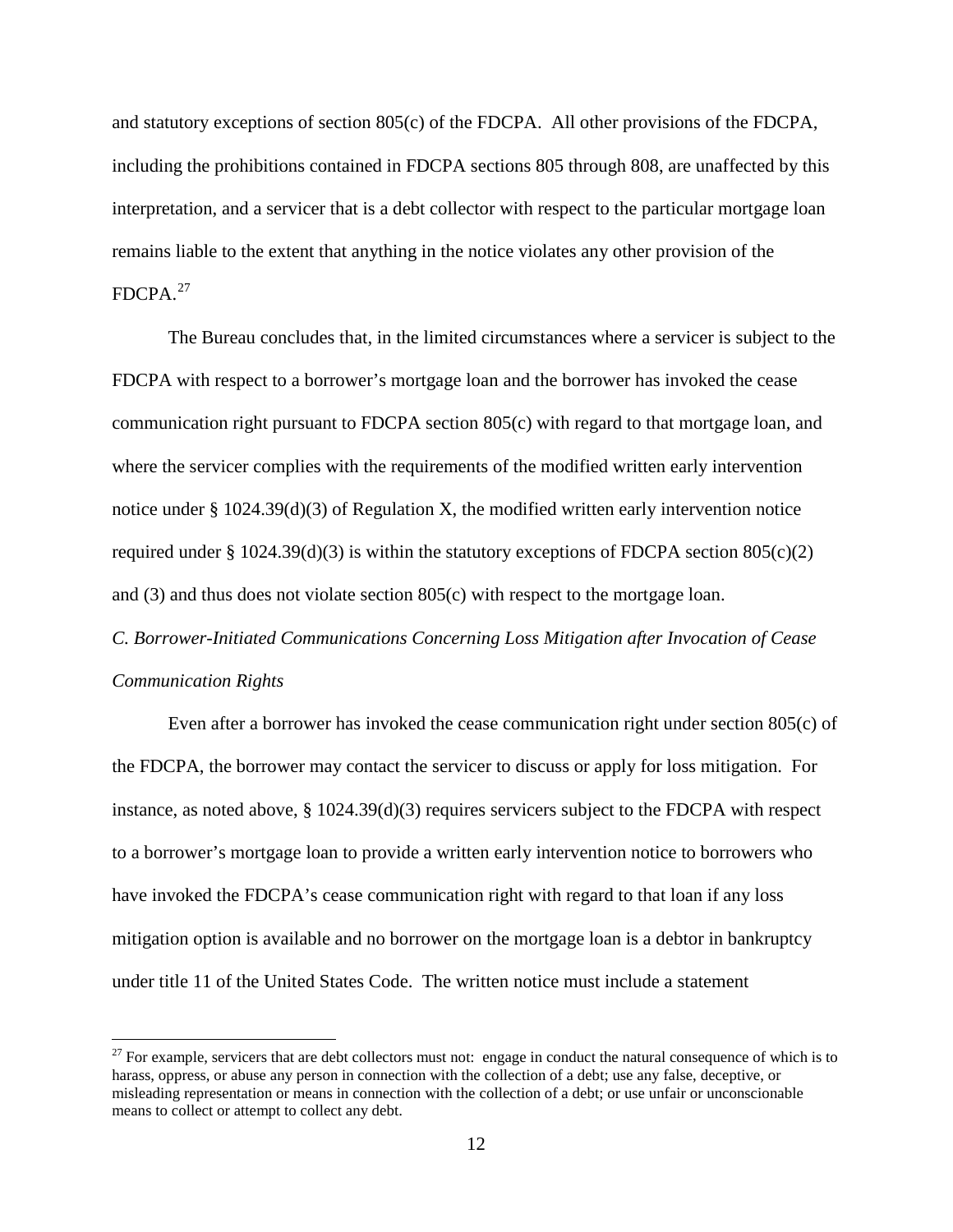encouraging the borrower to contact the servicer.<sup>[28](#page-12-0)</sup> The Bureau believes that, when borrowers respond to such a notice by contacting the servicer to discuss available loss mitigation options or otherwise initiate communication with the servicer concerning loss mitigation, such a borrowerinitiated communication should not be understood as within the category of communication that borrowers generally preclude by invoking the cease communication right under FDCPA section 805(c). The Bureau therefore concludes that a borrower's invocation of the FDCPA's cease communication right with regard to a mortgage loan does not prevent a servicer that is a debt collector with respect to that mortgage loan from responding to borrower-initiated communications concerning loss mitigation.

As noted above, FDCPA section 805(c) empowers borrowers to direct debt collectors to cease contacting them with respect to a debt and frees borrowers from the burden of being subjected to unwanted communications regarding collection of a debt. Borrower-initiated conversations about loss mitigation options do not give rise to the burden of unwanted communications that FDCPA section 805(c) protects against. Rather, they are sought out by borrowers for this narrow purpose. The Bureau therefore concludes that a borrower's cease communication notification pursuant to FDCPA section 805(c) should ordinarily be understood to exclude borrower-initiated communications with a servicer concerning loss mitigation because the borrower has specifically requested the communication at issue to discuss available loss mitigation options. Accordingly, when a servicer that is a debt collector with respect to a mortgage loan responds to a borrower-initiated communication concerning loss mitigation after the borrower's invocation of FDCPA section  $805(c)$ 's cease communication protection with regard to that loan, the servicer does not violate FDCPA section 805(c) with respect to such communications as long as the servicer's response is limited to a discussion of any potentially

<span id="page-12-0"></span> <sup>28</sup> *See* Regulation X § 1024.39(b)(2)(i).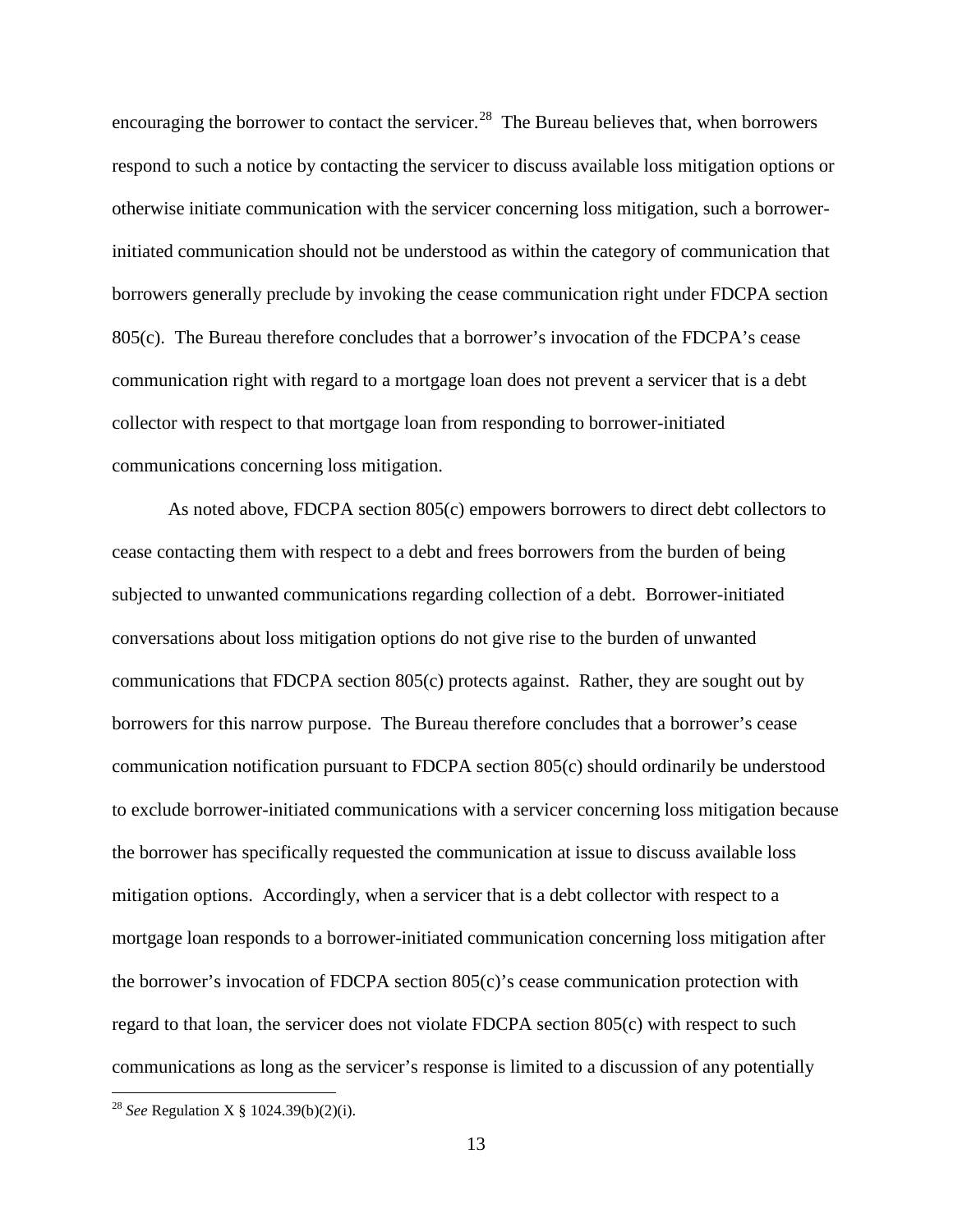available loss mitigation option. For example, a servicer may discuss with a borrower any available loss mitigation option that the owner or assignee of the borrower's mortgage loan offers, instructions on how the borrower can apply for loss mitigation, what documents and information the borrower would need to provide to complete a loss mitigation application, and the potential terms or details of a loan modification program, including the monthly payment and duration of the program. These borrower-initiated communications, although variable, are unlikely to be perceived as within the scope of the cease communication request given the borrower's initiation of communications concerning loss mitigation information.

This is the case even if the borrower provides a cease communication notification during the loss mitigation application and evaluation process under § 1024.41. The borrower usually should be understood to have excluded the loss mitigation application and evaluation process under § 1024.41 from the general request to cease communication, and therefore a servicer should continue to comply with the procedures under § 1024.41. Only if the borrower provides a communication to the servicer specifically withdrawing the request for loss mitigation does the cease communication prohibition apply to communicating about the specific loss mitigation action. [29](#page-13-0)

The Bureau notes that this interpretation provides a safe harbor from FDCPA section 805(c) for servicers that are debt collectors with respect to a particular mortgage loan communicating with the borrower in connection with a borrower's initiation of communications concerning loss mitigation. Preceding a borrower's loss mitigation application and during the evaluation process, a servicer may respond to borrower inquiries about potentially available loss mitigation options and provide information regarding any available option. Similarly, if that

<span id="page-13-0"></span> <sup>29</sup> *See* Bureau of Consumer Fin. Prot., Implementation Guidance for Certain Mortgage Servicing Rules, CFPB Bulletin 2013-12 (Oct. 15, 2013), *available a[t http://files.consumerfinance.gov/f/201310\\_cfpb\\_mortgage](http://files.consumerfinance.gov/f/201310_cfpb_mortgage-servicing_bulletin.pdf)[servicing\\_bulletin.pdf](http://files.consumerfinance.gov/f/201310_cfpb_mortgage-servicing_bulletin.pdf)*.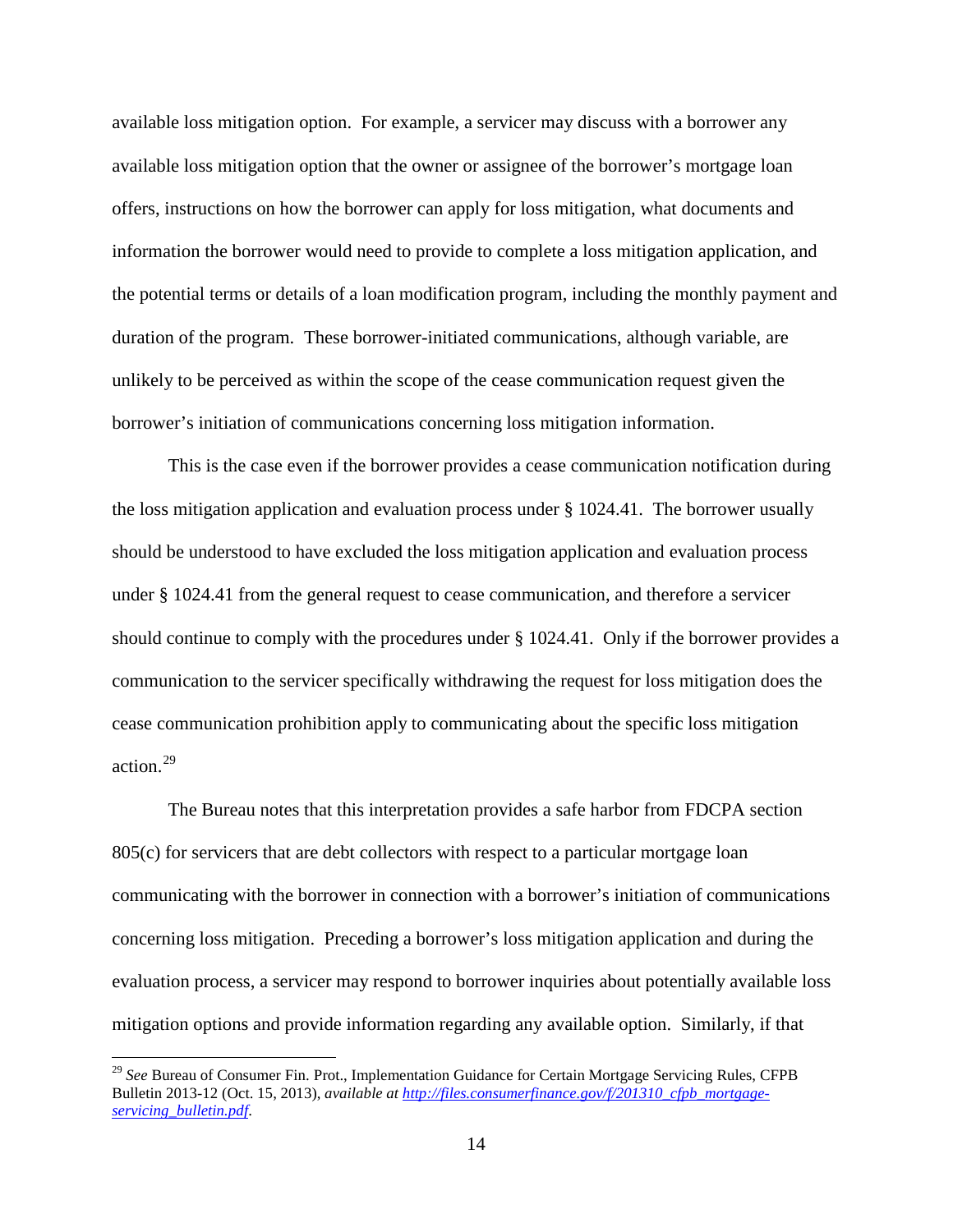borrower submits a loss mitigation application, the servicer's reasonable diligence obligations under § 1024.41(b)(1) require the servicer to request additional information from the borrower, including by contacting the borrower, and these communications by the servicer to complete a loss mitigation application do not fall within the cease communication prohibition. The servicer may also seek information that will be necessary to evaluate the borrower for loss mitigation, though the servicer may not seek a payment unrelated to the purpose of loss mitigation. Once the borrower's loss mitigation application is complete, a servicer's communications with a borrower in accordance with the procedures in § 1024.41 are not subject to liability under FDCPA section 805(c) because they arise from the borrower's application for loss mitigation.

The Bureau recognizes that, in order for a borrower to engage in meaningful loss mitigation discussions with a servicer, the servicer may discuss repayment options, the borrower's ability to make a payment, and how much the borrower can afford to pay as a part of a loss mitigation option for which the servicer is considering the borrower. Furthermore, the Bureau understands that any offer for a loan modification or repayment plan is likely to include a specific payment amount the borrower must pay under the terms of the loss mitigation agreement. Such communications, as long as for the purpose of loss mitigation, are permissible because they should not be understood as within the scope of the cease communication request.

The Bureau emphasizes, however, that the cease communication prohibition continues to apply to a servicer's communications with a borrower about payment of the mortgage loan that are outside the scope of loss mitigation conversations. The Bureau's interpretation does not protect a servicer that is a debt collector with respect to a mortgage loan and is using borrowerinitiated communications concerning loss mitigation as a pretext for debt collection in circumvention of a borrower's invoked cease communication right under FDCPA section 805(c)

15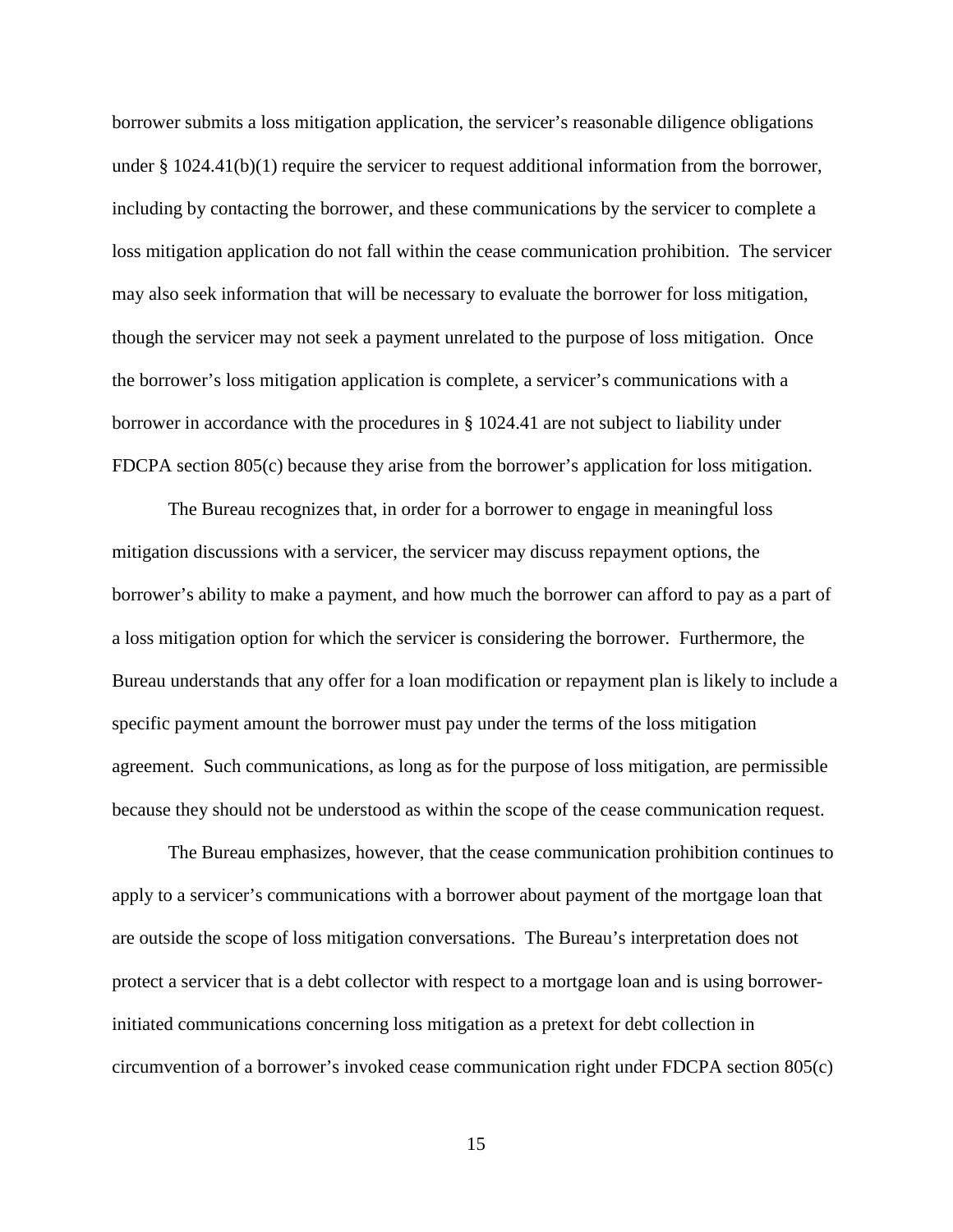with regard to that loan. Seeking to collect a debt under the guise of a loss mitigation conversation is not exempt from liability under FDCPA section 805(c) under this interpretation. Thus, in subsequently communicating with a borrower concerning loss mitigation, the servicer is strictly prohibited from making a request for payment that is not immediately related to any specific loss mitigation option. Some examples of impermissible communications include initiating conversations with the borrower related to repayment of the debt that are not for the purposes of loss mitigation, demanding that the borrower make a payment, requesting that the borrower bring the account current or make a partial payment on the account, or attempting to collect the outstanding balance or arrearage, unless such communications are immediately related to a specific loss mitigation option.<sup>[30](#page-15-0)</sup> Additionally, all other provisions of the FDCPA, including the prohibitions contained in FDCPA sections 805 through 808, continue to apply.<sup>[31](#page-15-1)</sup>

## **III. Regulatory Requirements**

This rule articulates the Bureau's interpretation of the FDCPA. It is exempt from notice and comment rulemaking requirements under the Administrative Procedure Act pursuant to 5 U.S.C. 553(b). Because no notice of proposed rulemaking is required, the Regulatory Flexibility Act does not require an initial or final regulatory flexibility analysis.<sup>32</sup> The Bureau has determined that this rule does not impose any new or revise any existing recordkeeping, reporting, or disclosure requirements on covered entities or members of the public that would be

<span id="page-15-0"></span> <sup>30</sup> *See* 53 FR 50097, 50103 (Dec. 13, 1988) (Section 805(c)-2 of the Federal Trade Commission's (FTC) Official Staff Commentary on FDCPA section 805(c)) ("A debt collector's response to a 'cease communication' notice from a consumer may not include a demand for payment, but is limited to the three statutory exceptions [under FDCPA

<span id="page-15-1"></span>section  $805(c)(1)$  through (3)].").<br><sup>31</sup> For example, servicers that are debt collectors must not: engage in conduct the natural consequence of which is to harass, oppress, or abuse any person in connection with the collection of a debt; use any false, deceptive, or misleading representation or means in connection with the collection of a debt; or use unfair or unconscionable means to collect or attempt to collect any debt.

<span id="page-15-2"></span> $32$  5 U.S.C. 603(a) and 604(a).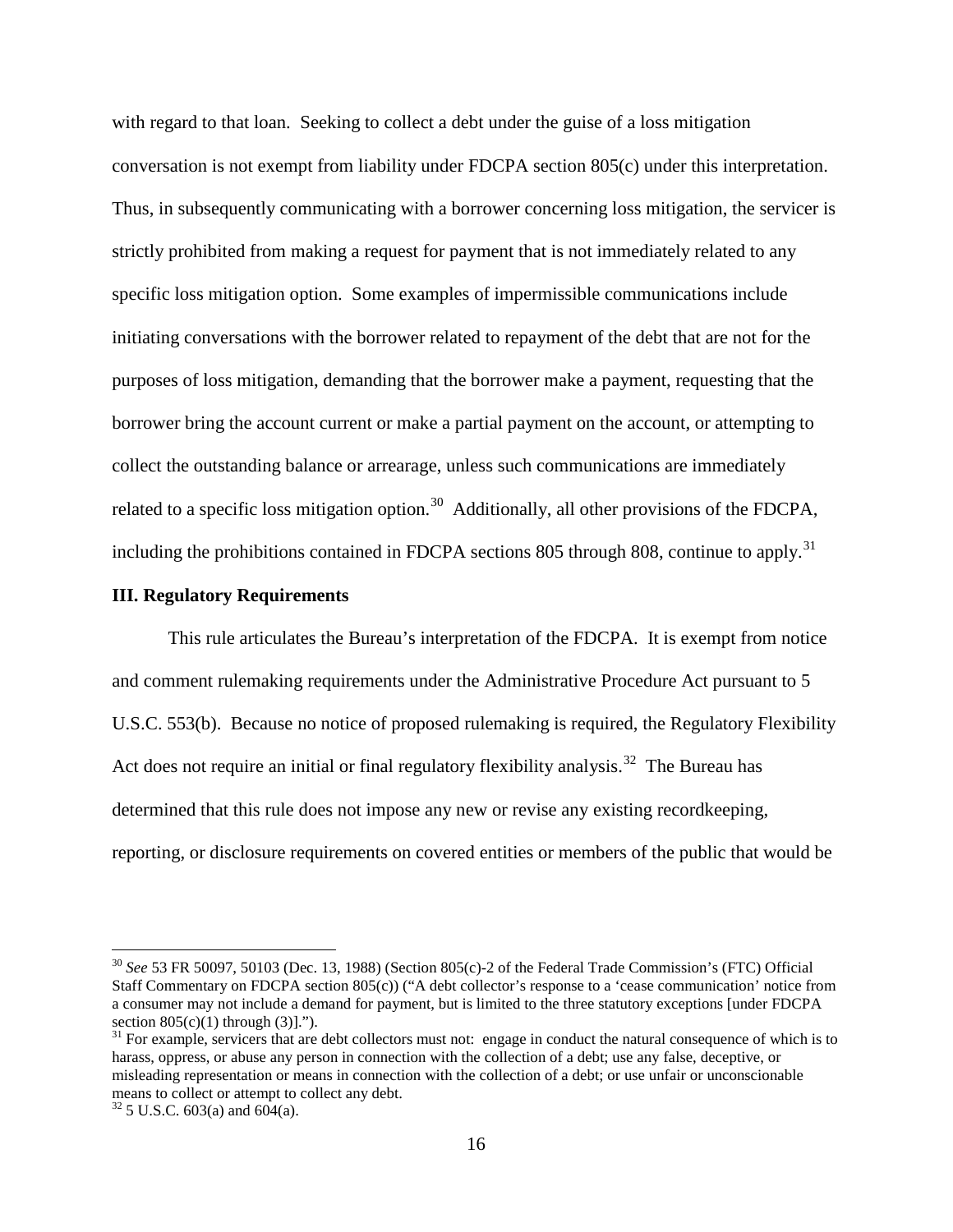collections of information requiring OMB approval under the Paperwork Reduction Act, 44 U.S.C. 3501 *et seq*.